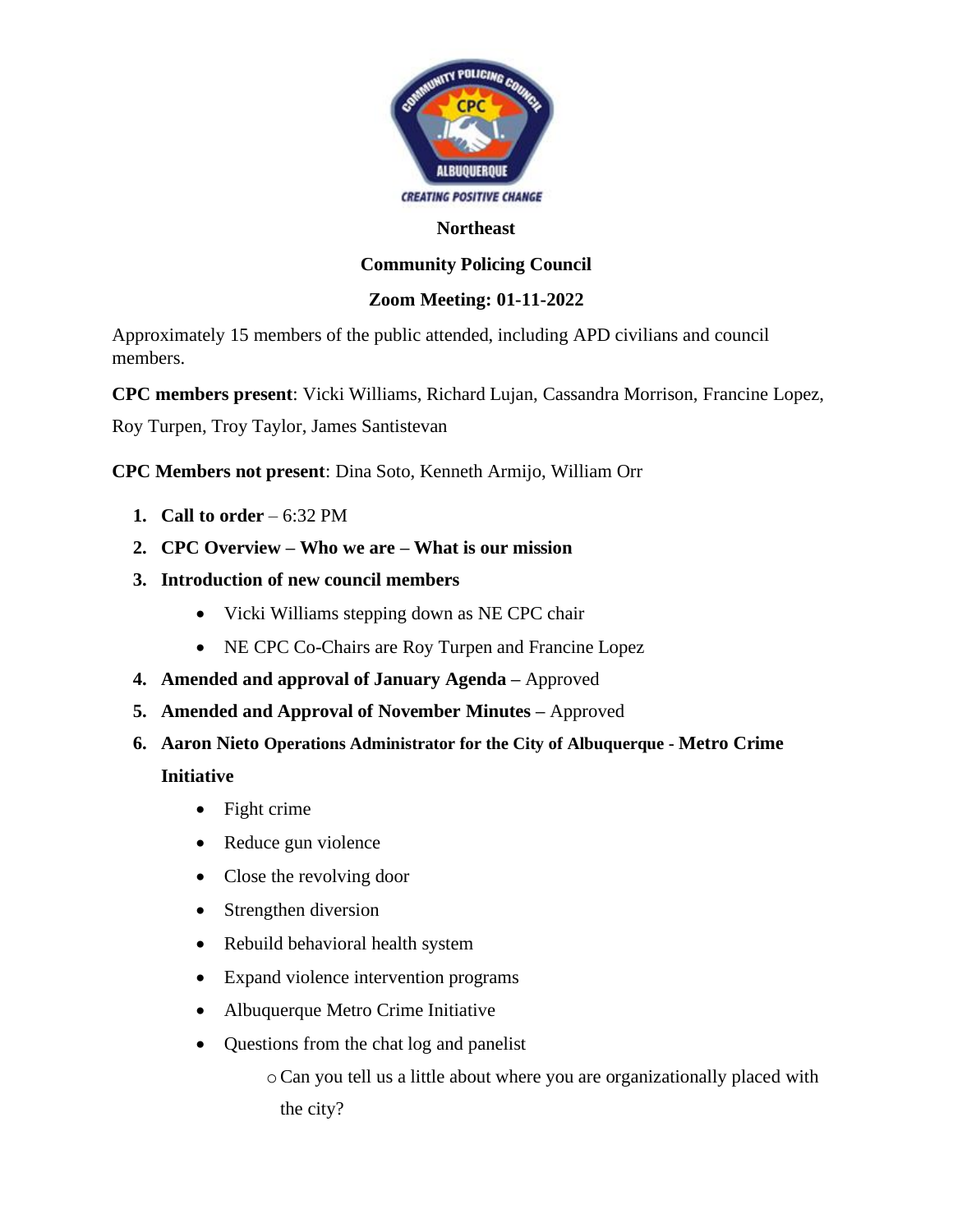- oHave you had any roadblocks on getting information or speaking to particular people, and cooperation?
- oWho is on your team? How were they selected? What qualifications and skillsets are required to be part of the initiative?

oIs there a strategic plane or project management plan?

- oHow are you going to roll out this initiative?
- oWhat are the timeline and current planning?
- oDo you know any obstacles for the 24/7 sobering center?
- oAre any of the many current 'diversion' programs evaluated for their efficiency and effectiveness before creating new diversion programs?
- oHow will the community be able to monitor the progress of the initiative?
- oIs there an opportunity for community members to get involved?
- oDo you have regular meetings with the individuals representing these agencies or contact them when you need them?

### • **Contact information**

### o[aaronnieto@cabq.gov](mailto:aaronnieto@cabq.gov)

#### **7. Old Business**

• November Community Poll results: Do you support the NE CPC in their effort to explore how policies are affecting field officers' performance and, in turn public safety?

oAnswer: 100% responded in the affirmative

## **8. New business**

- Two recommendations were submitted by William Orr, which got table until the next NE CPC meeting.
- January Community Poll: Do you think there are too many leaderships roles within APD that are not effective or efficient?

 $\circ$  Answer: Yes = 50% No= 50%

## **9. NE APD update and Presentation**

• NE Area Command Strategic Community Engagement Plan- Commander Greg Weber

oNortheast community outreach mission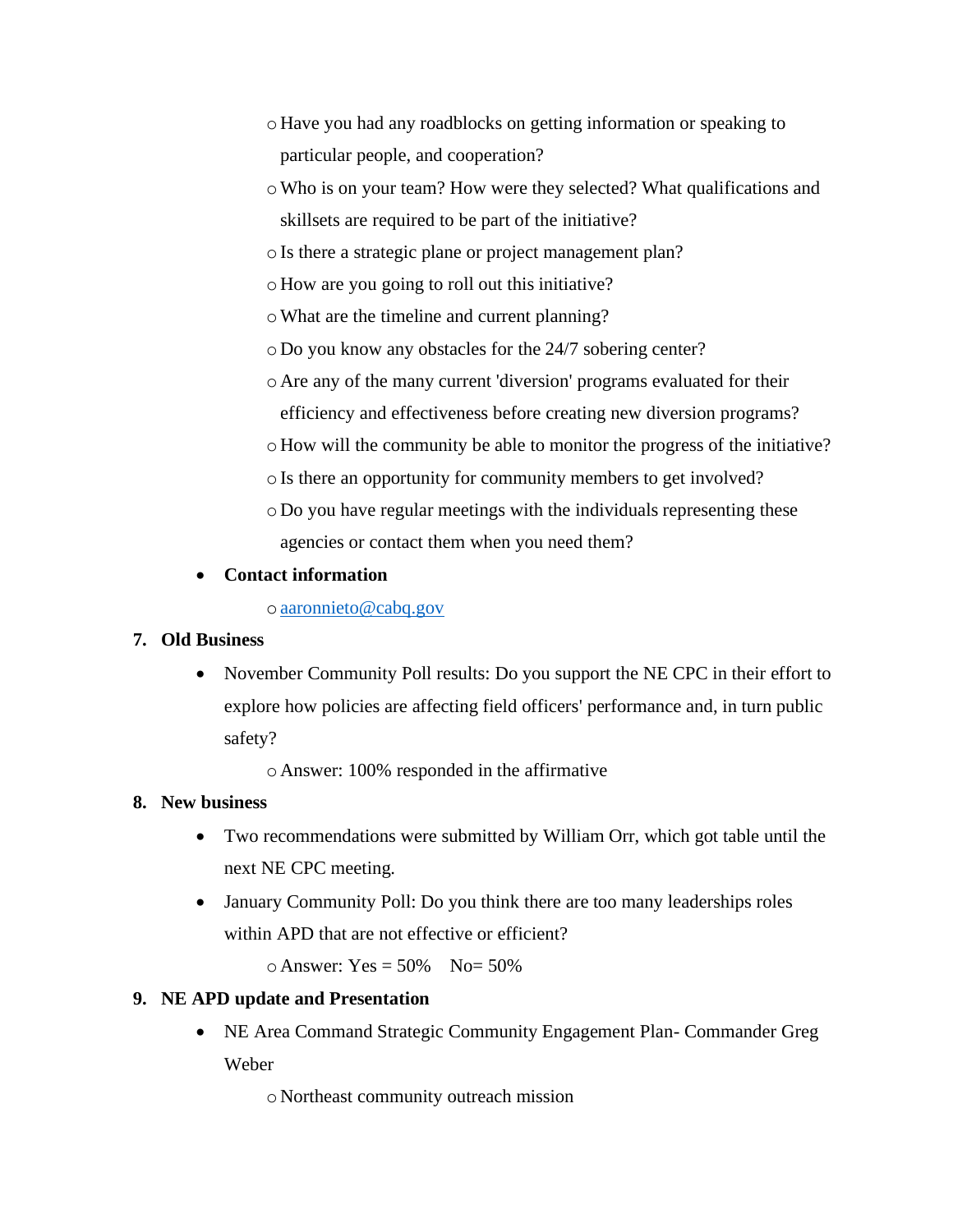- oCore tenant of the NE area command for increasing community engagement
- oOutreach objectives
- oPublic Information sharing
- oShort term goals
- oLong term goals
- Questions in chat
	- oHow can the mayor assist in funding by putting more positions for

answering calls and triage level 1 issues releasing the police to work on

- higher-level calls and the public?
- oIs there a bike squad for the NE Command? Are there walking 'beats'?
- oIs there a dog team? If so, do you walk them at parks?
- oAre you aware of any faith-based institutions in the area that are planning to be overnight shelters for homeless folks?
- NE Crime report for December 2021
	- oProperty Crime
		- **•** Larceny  $103$
		- Auto burglary  $-30$
		- **•** Residential burglary  $-13$
		- **•** Commercial burglary  $-47$
		- $\blacksquare$  Auto theft 56
		- $\blacksquare$  Disturbance 83

oCrimes pertaining to people

- **•** Family offense or domestic violence  $-222$
- $\blacksquare$  Aggravated assault and battery  $-55$
- $\blacksquare$  Robbery 49
- $\blacksquare$  Homicide 0
- $\blacksquare$  Criminal sexual penetration 6

oCall volume for December – 7,445

 $\circ$  Use of force

 $\blacksquare$  Level  $1 - 3$